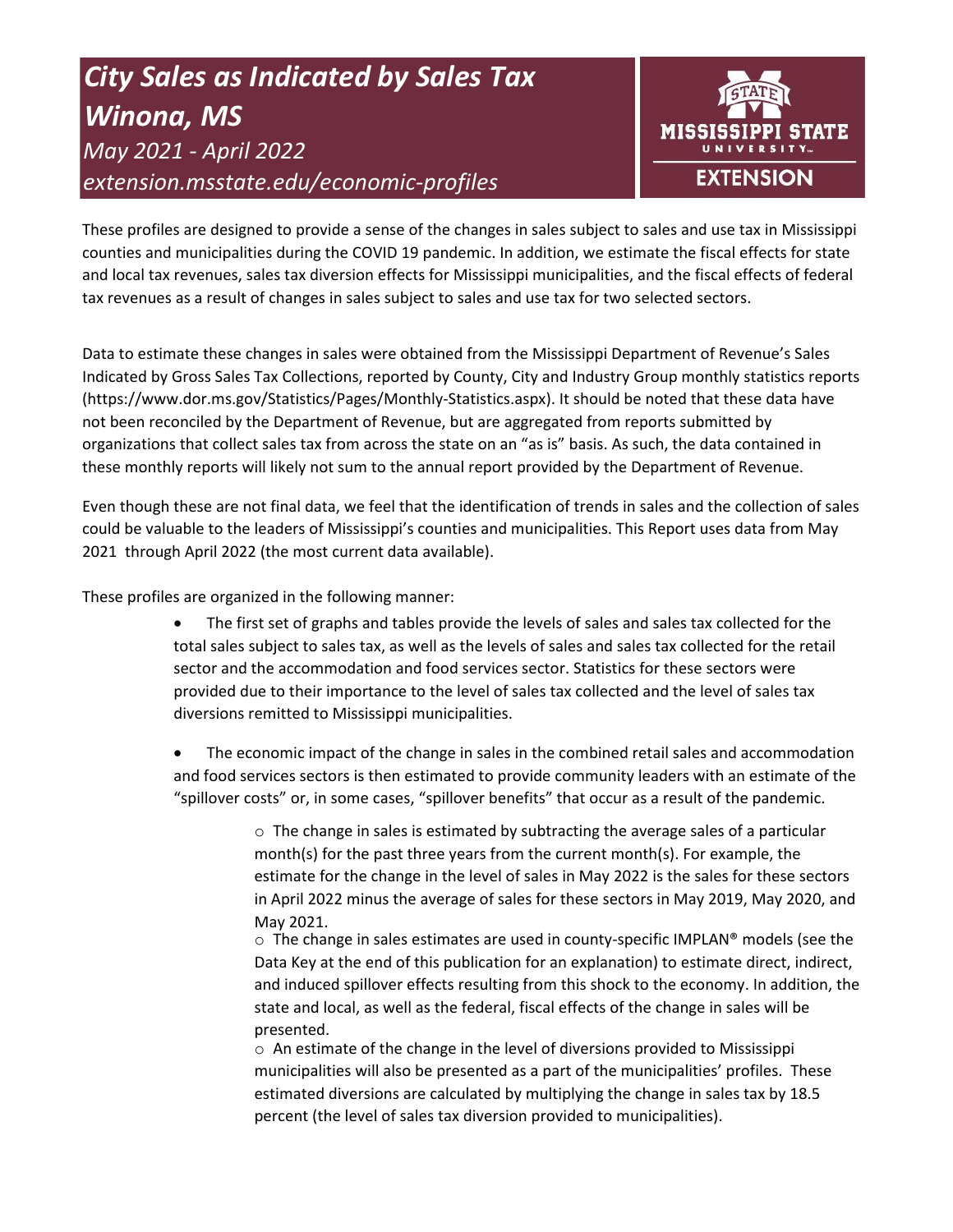| Total Sales as Indicated by Sales Tax (\$000s) |          |          |          | <b>Total Sales Tax Collected (\$000s)</b> |           |       |       |       |       |
|------------------------------------------------|----------|----------|----------|-------------------------------------------|-----------|-------|-------|-------|-------|
| Month                                          | 2019     | 2020     | 2021     | 2022                                      | Month     | 2019  | 2020  | 2021  | 2022  |
| January                                        | \$11,871 | \$11,512 | \$12,873 | \$15,430                                  | January   | \$426 | \$398 | \$509 | \$520 |
| February                                       | \$10,599 | \$9,370  | \$10,721 | \$14,866                                  | February  | \$351 | \$331 | \$403 | \$458 |
| March                                          | \$10,144 | \$9,080  | \$9,279  | \$14,024                                  | March     | \$386 | \$340 | \$352 | \$459 |
| April                                          | \$12,900 | \$10,510 | \$14,109 | \$18,314                                  | April     | \$447 | \$393 | \$510 | \$561 |
| May                                            | \$12,140 | \$9,348  | \$15,630 |                                           | May       | \$437 | \$393 | \$610 |       |
| June                                           | \$12,385 | \$11,688 | \$13,790 |                                           | June      | \$421 | \$473 | \$487 |       |
| July                                           | \$11,889 | \$11,474 | \$14,001 |                                           | July      | \$409 | \$448 | \$491 |       |
| August                                         | \$10,828 | \$10,876 | \$14,215 |                                           | August    | \$394 | \$433 | \$498 |       |
| September                                      | \$10,947 | \$10,843 | \$15,533 |                                           | September | \$401 | \$434 | \$538 |       |
| October                                        | \$10,414 | \$11,322 | \$14,341 |                                           | October   | \$381 | \$437 | \$477 |       |
| November                                       | \$10,879 | \$11,478 | \$15,257 |                                           | November  | \$374 | \$422 | \$509 |       |
| December                                       | \$11,263 | \$10,434 | \$14,469 |                                           | December  | \$384 | \$399 | \$465 |       |



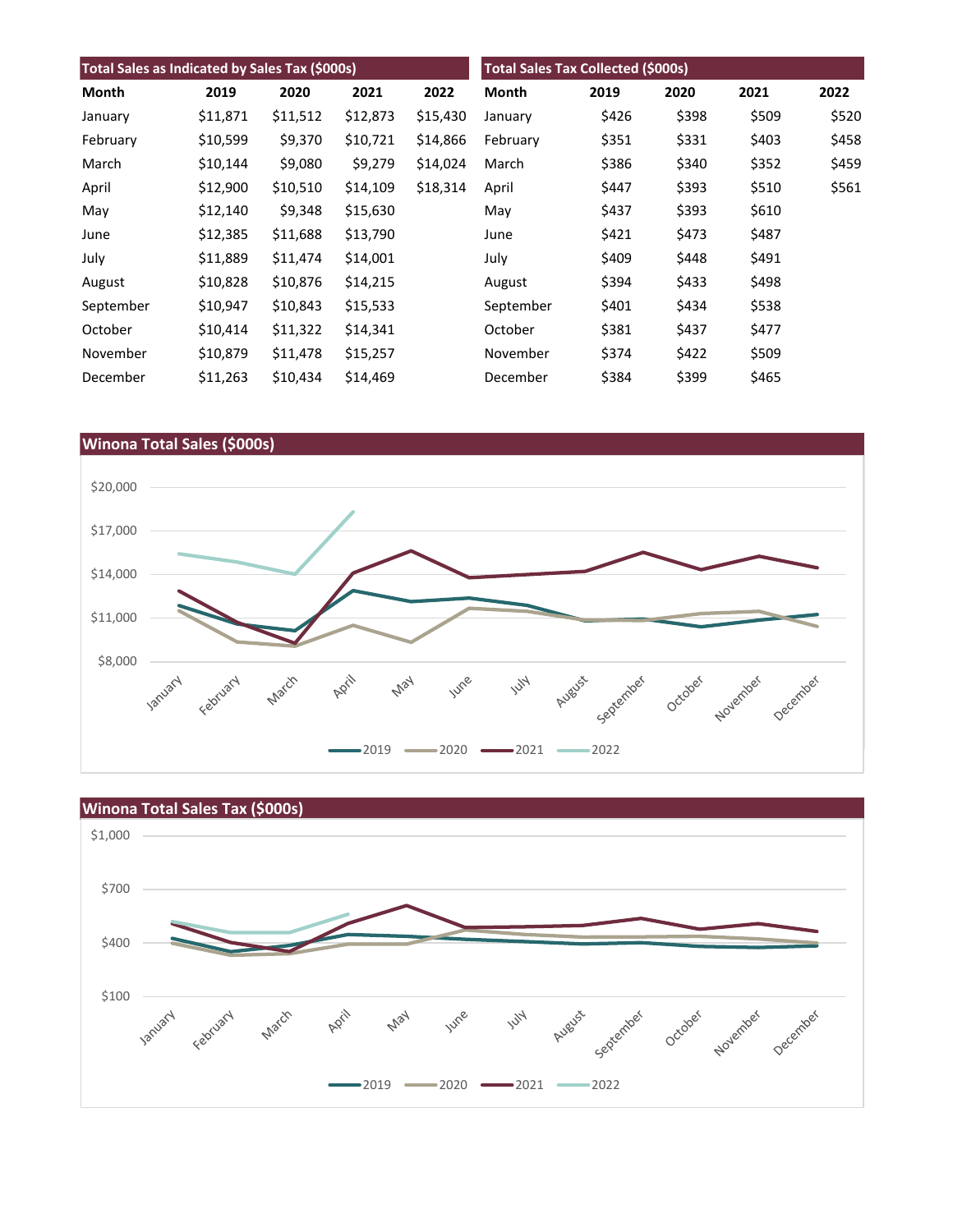| Retail Sector Sales as Indicated by Sales Tax (\$000s) |         |         |         | Retail Sector Sales Tax Collected (\$000s) |           |       |       |       |       |
|--------------------------------------------------------|---------|---------|---------|--------------------------------------------|-----------|-------|-------|-------|-------|
| Month                                                  | 2019    | 2020    | 2021    | 2022                                       | Month     | 2019  | 2020  | 2021  | 2022  |
| January                                                | \$7,297 | \$6,657 | \$8,104 | \$8,843                                    | January   | \$259 | \$233 | \$310 | \$280 |
| February                                               | \$6,548 | \$5,870 | \$6,556 | \$7,834                                    | February  | \$201 | \$188 | \$228 | \$218 |
| March                                                  | \$6,143 | \$5,816 | \$5,717 | \$8,089                                    | March     | \$198 | \$197 | \$201 | \$234 |
| April                                                  | \$7,718 | \$5,948 | \$7,930 | \$11,294                                   | April     | \$245 | \$227 | \$264 | \$305 |
| May                                                    | \$7,146 | \$5,205 | \$9,677 |                                            | May       | \$220 | \$213 | \$345 |       |
| June                                                   | \$7,098 | \$6,176 | \$7,946 |                                            | June      | \$219 | \$251 | \$258 |       |
| July                                                   | \$7,129 | \$6,189 | \$8,056 |                                            | July      | \$229 | \$233 | \$252 |       |
| August                                                 | \$6,819 | \$6,292 | \$8,024 |                                            | August    | \$212 | \$230 | \$250 |       |
| September                                              | \$6,730 | \$6,422 | \$8,557 |                                            | September | \$222 | \$235 | \$276 |       |
| October                                                | \$6,440 | \$6,450 | \$8,131 |                                            | October   | \$205 | \$228 | \$239 |       |
| November                                               | \$6,599 | \$6,392 | \$8,691 |                                            | November  | \$205 | \$221 | \$256 |       |
| December                                               | \$6,772 | \$6,056 | \$8,667 |                                            | December  | \$226 | \$216 | \$242 |       |



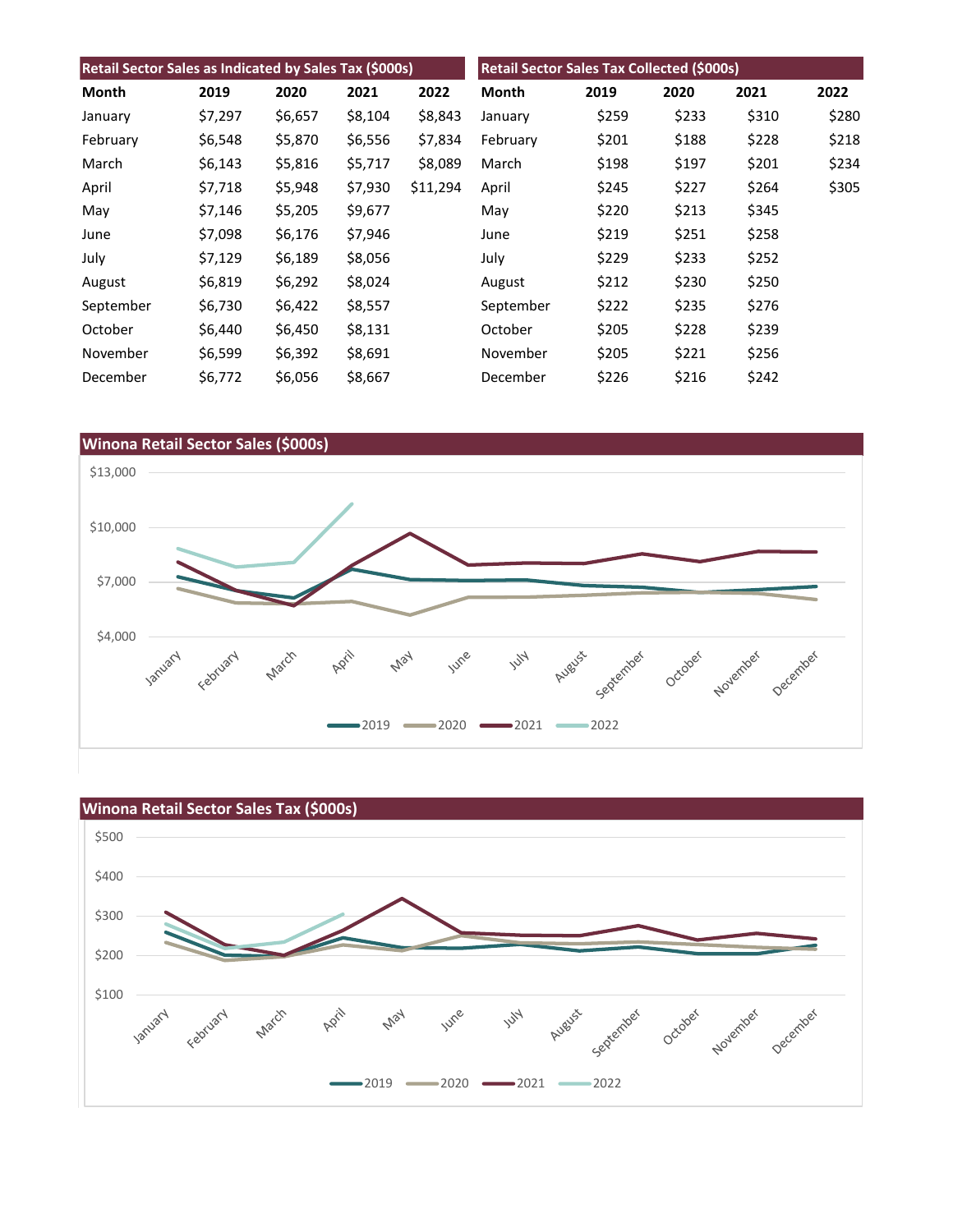| <b>Food Service and Accommodations Sector Sales</b> |         |         |         | <b>Food Service and Accommodations Sector Sales</b> |                        |      |      |      |       |
|-----------------------------------------------------|---------|---------|---------|-----------------------------------------------------|------------------------|------|------|------|-------|
| Subject to Sales Tax (\$000s)                       |         |         |         |                                                     | Tax Collected (\$000s) |      |      |      |       |
| Month                                               | 2019    | 2020    | 2021    | 2022                                                | <b>Month</b>           | 2019 | 2020 | 2021 | 2022  |
| January                                             | \$1,572 | \$1,754 | \$1,789 | \$2,062                                             | January                | \$71 | \$79 | \$80 | \$92  |
| February                                            | \$1,466 | \$1,708 | \$1,765 | \$1,992                                             | February               | \$66 | \$77 | \$79 | \$89  |
| March                                               | \$1,409 | \$1,702 | \$1,413 | \$2,030                                             | March                  | \$63 | \$76 | \$64 | \$91  |
| April                                               | \$1,812 | \$1,617 | \$2,156 | \$2,471                                             | April                  | \$81 | \$73 | \$97 | \$110 |
| May                                                 | \$1,796 | \$1,388 | \$2,103 |                                                     | May                    | \$81 | \$62 | \$94 |       |
| June                                                | \$1,847 | \$1,914 | \$2,122 |                                                     | June                   | \$83 | \$86 | \$95 |       |
| July                                                | \$1,833 | \$1,868 | \$2,065 |                                                     | July                   | \$82 | \$84 | \$93 |       |
| August                                              | \$1,821 | \$1,950 | \$2,084 |                                                     | August                 | \$82 | \$88 | \$94 |       |
| September                                           | \$1,759 | \$1,793 | \$2,019 |                                                     | September              | \$79 | \$81 | \$91 |       |
| October                                             | \$1,733 | \$1,765 | \$1,984 |                                                     | October                | \$78 | \$79 | \$89 |       |
| November                                            | \$1,756 | \$1,835 | \$2,159 |                                                     | November               | \$79 | \$82 | \$97 |       |
| December                                            | \$1,641 | \$1,705 | \$2,096 |                                                     | December               | \$74 | \$77 | \$94 |       |





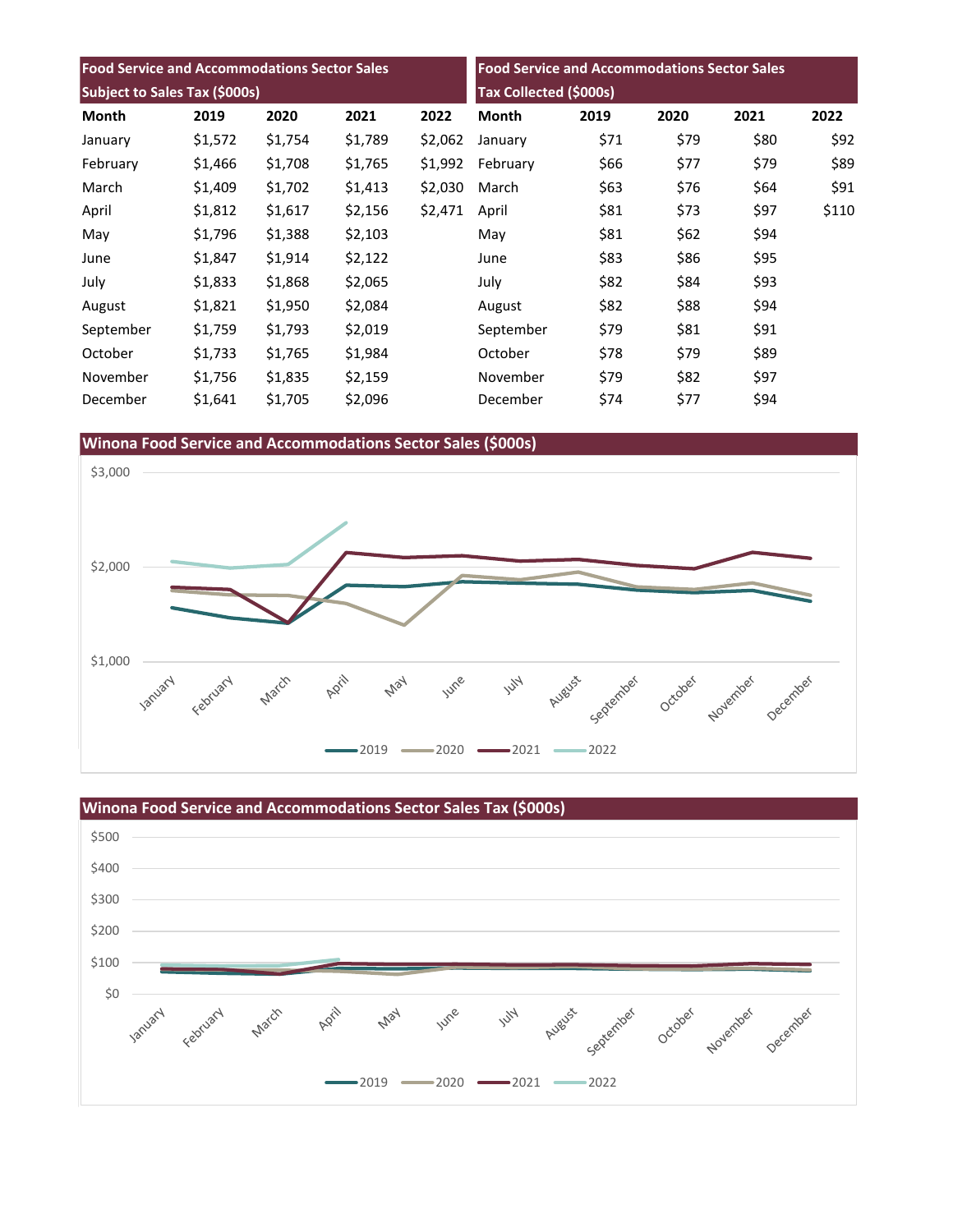| <b>Estimated Change in Sales</b>                        |               |                |                |
|---------------------------------------------------------|---------------|----------------|----------------|
|                                                         | <b>Sales</b>  | Average Sales* | Change in      |
|                                                         | Apr21 - Mar22 | Apr - Mar      | <b>Sales</b>   |
| <b>Agriculture, Forestry, Fishing and Hunting</b>       | \$0           | \$0            | \$0            |
| Mining, Quarrying, and Oil and Gas Extraction           | \$0           | \$0            | \$0            |
| <b>Utilities</b>                                        | \$2,424,023   | \$2,414,016    | \$10,007       |
| Construction                                            | \$7,154,433   | \$5,792,043    | \$1,362,390    |
| <b>Manufacturing</b>                                    | \$2,851,652   | \$2,500,122    | \$351,530      |
| <b>Wholesale Trade</b>                                  | \$329,370     | \$3,633,645    | ( \$3,304,275) |
| <b>Retail Trade</b>                                     | \$104,000,000 | \$80,900,000   | \$22,958,096   |
| <b>Transportation and Warehousing</b>                   | \$639,457     | \$0            | \$639,457      |
| <b>Information</b>                                      | \$3,154,050   | \$3,218,462    | (564, 412)     |
| <b>Finance and Insurance</b>                            | \$0           | \$0            | \$0            |
| <b>Real Estate and Rental and Leasing</b>               | \$8,611,204   | \$981,322      | \$7,629,883    |
| <b>Professional, Scientific, and Technical Services</b> | \$0           | \$0            | \$0            |
| <b>Management of Companies and Enterprises</b>          | \$0           | \$0            | \$0            |
| <b>Admin/Support/Waste Mgt &amp; Remediation Svcs</b>   | \$123,352     | \$61,345       | \$62,007       |
| <b>Educational Services</b>                             | \$0           | \$0            | \$0            |
| <b>Health Care and Social Assistance</b>                | \$0           | \$0            | \$0            |
| Arts, Entertainment, and Recreation                     | \$0           | \$0            | \$0            |
| <b>Accomodation and Food Services</b>                   | \$25,200,000  | \$20,600,000   | \$4,543,258    |
| <b>Other Services (except Public Administration)</b>    | \$5,774,390   | \$4,470,884    | \$1,303,507    |
| <b>Public Administration</b>                            | \$0           | \$0            | \$0            |
| <b>Change in Total of Sector Sales</b>                  | \$160,261,931 | \$124,571,839  | \$35,491,448   |

\*Average Sales is calculated as the sum of average monthly sales for the three previous years.

| <b>Economic Impact Summary from Change in Total of Sector Sales (IMPLAN)</b> |            |              |                             |              |  |  |  |
|------------------------------------------------------------------------------|------------|--------------|-----------------------------|--------------|--|--|--|
| <b>Impact Type</b>                                                           | Employment | Labor Income | <b>Total Value</b><br>Added | Output       |  |  |  |
| <b>Direct Effect</b>                                                         | 407.8      | \$8,325,316  | \$19,179,264                | \$19,814,106 |  |  |  |
| <b>Indirect Effect</b>                                                       | 25.3       | \$878,955    | \$1,857,014                 | \$3,757,594  |  |  |  |
| <b>Induced Effect</b>                                                        | 24.5       | \$718,049    | \$1,385,259                 | \$2,617,131  |  |  |  |
| <b>Total Effect</b>                                                          | 30.2       | (5764, 651)  | ( \$928, 566)               | (51,078,238) |  |  |  |

**Estimated Change in Municipal Sales Tax Diversions (18.5%) \$409,725** See explanation of Municipal Sales Tax Diversions in the Data Key.

# **Estimated Change in State and Local Tax from Change in Total of Sector Sales (IMPLAN)**

|                                  |                                   |                             | Taxes on              |                   |                     |
|----------------------------------|-----------------------------------|-----------------------------|-----------------------|-------------------|---------------------|
| <b>Description</b>               | <b>Employment</b><br>Compensation | Proprietor<br><b>Income</b> | <b>Production and</b> | <b>Households</b> | <b>Corporations</b> |
|                                  |                                   |                             | <b>Imports</b>        |                   |                     |
| <b>Dividends</b>                 | \$0                               | \$0                         | \$0                   | \$0               | \$5,842             |
| <b>Social Insurance</b>          | \$728                             | \$0                         | \$0                   | \$0               | \$0                 |
| <b>TOPI: Sales Tax</b>           | \$0                               | \$0                         | \$2,214,729           | \$0               | \$0                 |
| <b>TOPI: Property Tax</b>        | \$0                               | \$0                         | \$2,043,730           | \$0               | \$0                 |
| <b>TOPI: Other Tax</b>           | \$0                               | \$0                         | \$301,313             | \$0               | \$0                 |
| <b>Corporate Profits Tax</b>     | \$0                               | \$0                         | \$0                   | \$0               | \$76,630            |
| <b>Personal Taxes</b>            | \$0                               | \$0                         | \$0                   | \$226,539         | \$0                 |
| <b>Total State and Local Tax</b> | (\$63)                            | \$0                         | \$239,303             | (\$19,701)        | (55, 244)           |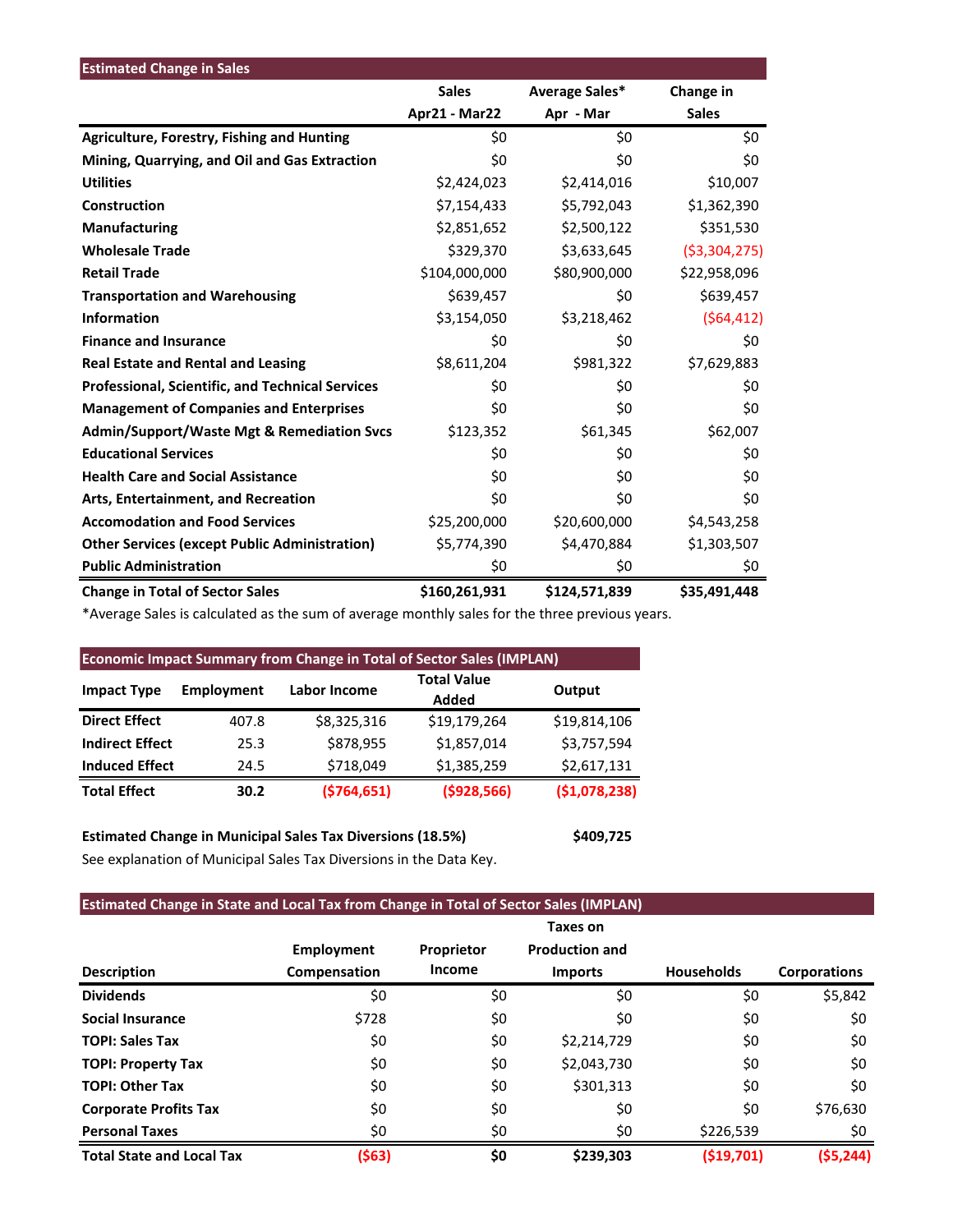# **Sales Tax Diversions and Special Levies**

| <b>Winona Diversions</b> |          |          |           |           | <b>Winona</b> |          |          |          |          |  |
|--------------------------|----------|----------|-----------|-----------|---------------|----------|----------|----------|----------|--|
| Month                    | 2019     | 2020     | 2021      | 2022      | <b>Month</b>  | 2019     | 2020     | 2021     | 2022     |  |
| January                  | \$81,357 | \$76,701 | \$96,846  | \$99,796  | January       | \$14,745 | \$16,211 | \$15,669 | \$17,253 |  |
| February                 | \$67,266 | \$61,984 | \$74,938  | \$89,306  | February      | \$12,249 | \$14,947 | \$14,622 | \$16,481 |  |
| March                    | \$74,374 | \$68,626 | \$72,657  | \$88,449  | March         | \$12,157 | \$14,327 | \$12,571 | \$15,653 |  |
| April                    | \$84,087 | \$75,331 | \$92,887  | \$102,606 | April         | \$15,566 | \$13,533 | \$18,849 | \$19,112 |  |
| May                      | \$82,838 | \$90,204 | \$112,155 |           | May           | \$14,873 | \$12,412 | \$16,374 | \$0      |  |
| June                     | \$84,777 | \$90,444 | \$92,658  |           | June          | \$18,800 | \$16,354 | \$17,488 | \$0      |  |
| July                     | \$74,522 | \$84,919 | \$92,435  |           | July          | \$10,695 | \$16,019 | \$16,432 | \$0      |  |
| August                   | \$75,910 | \$82,941 | \$100,029 |           | August        | \$15,573 | \$15,573 | \$18,498 | \$0      |  |
| September                | \$76,302 | \$84,345 | \$99,489  |           | September     | \$14,416 | \$15,707 | \$15,743 | \$0      |  |
| October                  | \$72,887 | \$85,523 | \$89,567  |           | October       | \$14,223 | \$16,355 | \$14,890 | \$0      |  |
| November                 | \$72,351 | \$80,897 | \$95,619  |           | November      | \$13,542 | \$15,701 | \$16,244 | \$0      |  |
| December                 | \$73,959 | \$77,946 | \$88,445  |           | December      | \$15,212 | \$14,382 | \$16,047 | \$0      |  |

| <b>No Special Levy</b> |      |      |      | <b>No Special Levy</b> |           |      |      |      |      |
|------------------------|------|------|------|------------------------|-----------|------|------|------|------|
| Month                  | 2019 | 2020 | 2021 | 2022                   | Month     | 2019 | 2020 | 2021 | 2022 |
| January                |      |      |      |                        | January   |      |      |      |      |
| February               |      |      |      |                        | February  |      |      |      |      |
| March                  |      |      |      |                        | March     |      |      |      |      |
| April                  |      |      |      |                        | April     |      |      |      |      |
| May                    |      |      |      |                        | May       |      |      |      |      |
| June                   |      |      |      |                        | June      |      |      |      |      |
| July                   |      |      |      |                        | July      |      |      |      |      |
| August                 |      |      |      |                        | August    |      |      |      |      |
| September              |      |      |      |                        | September |      |      |      |      |
| October                |      |      |      |                        | October   |      |      |      |      |
| November               |      |      |      |                        | November  |      |      |      |      |
| December               |      |      |      |                        | December  |      |      |      |      |

| <b>No Special Levy</b> |      |      |      |      |
|------------------------|------|------|------|------|
| <b>Month</b>           | 2019 | 2020 | 2021 | 2022 |
| January                |      |      |      |      |
| February               |      |      |      |      |
| March                  |      |      |      |      |
| April                  |      |      |      |      |
| May                    |      |      |      |      |
| June                   |      |      |      |      |
| July                   |      |      |      |      |
| August                 |      |      |      |      |
| September              |      |      |      |      |
| October                |      |      |      |      |
| November               |      |      |      |      |
| December               |      |      |      |      |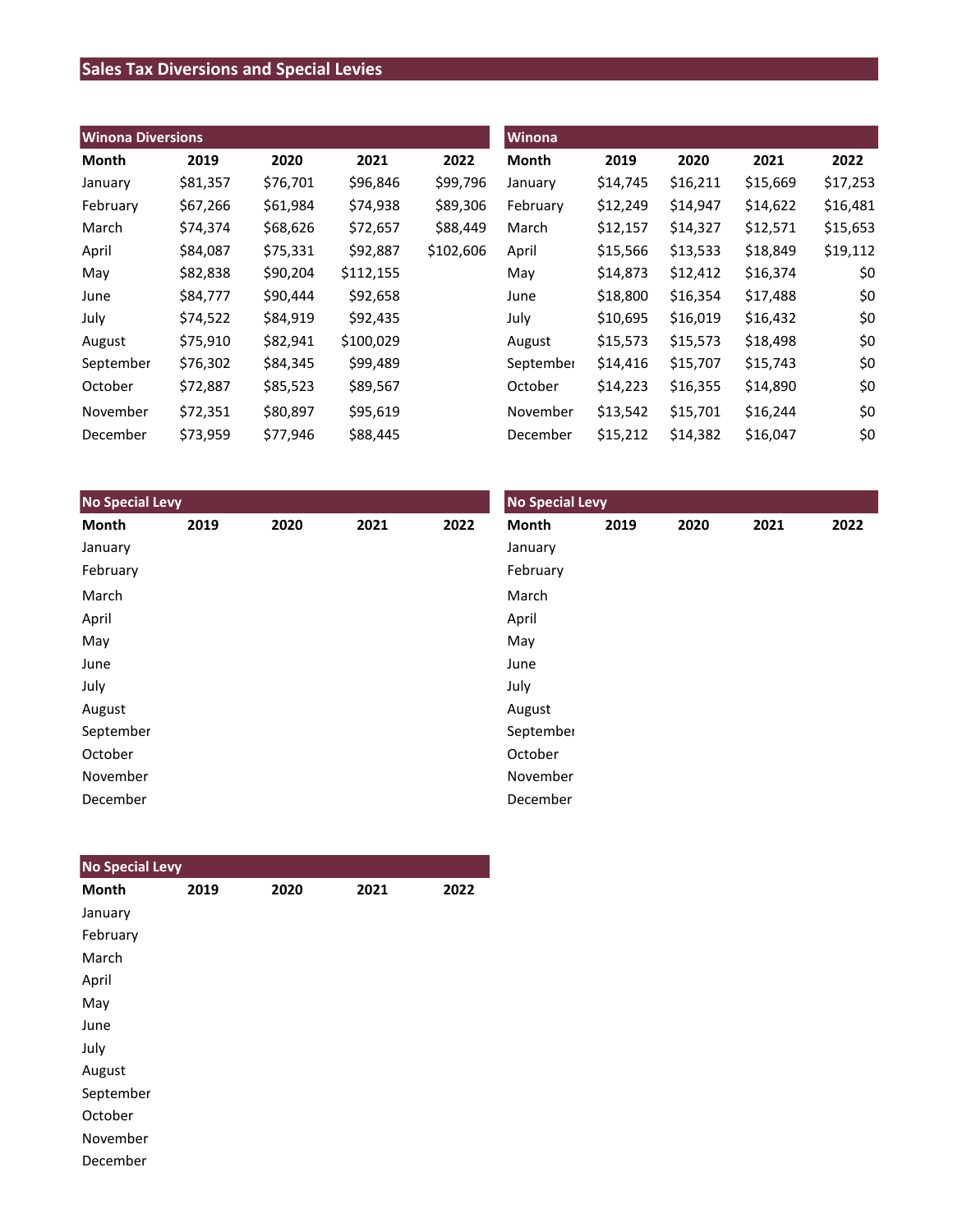| <b>Estimated Change in Federal Tax from Change in Total of Sector Sales (IMPLAN)</b> |                 |            |                       |                   |                     |  |  |  |  |
|--------------------------------------------------------------------------------------|-----------------|------------|-----------------------|-------------------|---------------------|--|--|--|--|
|                                                                                      | <b>Taxes on</b> |            |                       |                   |                     |  |  |  |  |
|                                                                                      | Employment      | Proprietor | <b>Production and</b> |                   |                     |  |  |  |  |
| <b>Description</b>                                                                   | Compensation    | Income     | <b>Imports</b>        | <b>Households</b> | <b>Corporations</b> |  |  |  |  |
| <b>Social Insurance</b>                                                              | \$1,476,512     | \$52,605   | \$0                   | \$0               | \$0                 |  |  |  |  |
| <b>TOPI: Taxes</b>                                                                   | \$0             | \$0        | \$390,649             | \$0               | \$0                 |  |  |  |  |
| <b>Corporate Profits Tax</b>                                                         | \$0             | \$0        | \$0                   | \$0               | \$158,135           |  |  |  |  |
| <b>Personal Tax: Income Tax</b>                                                      | \$0             | \$0        | \$0                   | \$430,428         | \$0                 |  |  |  |  |
| <b>Total Federal Tax</b>                                                             | (5124, 984)     | (51, 674)  | \$23,818              | ( \$39, 738)      | (510, 833)          |  |  |  |  |

# **DATA Key**

# **Total Sales as Indicated by Sales Tax**

North American Industrial Classification Sectors (NAICS) sectors included in the "Total Sales as Indicated by Sales Tax" statistics include: Sector 11 – *Agriculture, Forestry, Fishing and Hunting* ; Sector 21 – *Mining, Quarrying, and Oil and Gas Extraction* ; Sector 22 – *Utilities*; Sector 23 – *Construction* ; Sector 31-33 – *Manufacturing* ; Sector 42 – *Wholesale Trade* ; Sector 44-45 – *Retail Trade* ; Sector 48-49 – *Transportation and Warehousing* ; Sector 51 – *Information* ; Sector 52 – *Finance and Insurance* ; Sector 53 – *Real Estate and Rental and Leasing* ; Sector 54 – *Professional, Scientific, and Technical Services*; Sector 55 – *Management of Companies and Enterprises* ; Sector 56 – *Administrative and Support and Waste Management and Remediation Services* ; Sector 61 – *Educational Services*; Sector 62 – *Health Care and Social Assistance* ; Sector 71 – *Arts, Entertainment, and Recreation* ; Sector 72 – *Accommodation and Food Services* ; Sector 81 – *Other Services (Except Public Administration)* ; and Sector 92 – *Public Administration* .

### **Retail Sector Sales**

Retail Sector Sales includes NAICS Sector 44-45 – Retail Trade.

## **Accommodation and Food Service Sector Sales**

Accommodation and Food Services Sector Sales includes NAICS Sector 72 – Accommodation and Food Services.

## **Estimated Change in Sales**

To determine the economic impact of changes in specific sector sales, the average monthly sales by sector (using sales from the thirty-six months prior to the study time frame) was subtracted from the sales for that sector in the study time frame. For this publication, each month's sector sales from April 2018 through March 2020 were averaged and subtracted from sector sales occurring in the April 2020 through March 2021 time period to obtain the Change in Sales estimate. The estimated changes in sales for all sectors were summed to obtain the estimate for the change in Total of Sector Sales.

Municipalities are assigned to the county in which the largest proportion of the municipality's population resides (e.g., while the city of Jackson lies in Hinds, Madison, and Rankin Counties, Jackson was "assigned" to Hinds County because the majority of its population resides in Hinds County).

If the change in sales is negative, this indicates that the sales for the specific geographic area fall below expected values when using the previous three years as a benchmark. If the change in sales is positive, then the sales for the specific geographic area is greater than what would have been expected when using the three previous years as a benchmark.

## **Estimated Change in Municipal Sales Tax Diversions**

Municipalities receive 18.5 percent of sales tax collected within their boundaries from the Mississippi Department of Revenue that can be used in the general budget(counties are not eligible for this allocation). The estimated change in the municipal sales tax diversion is calculated as 18.5 percent of the change in Taxes on Production and Imports: Sales Tax estimated in the Estimated Change in State and Local Tax from Change in Total of Sector Sales table.